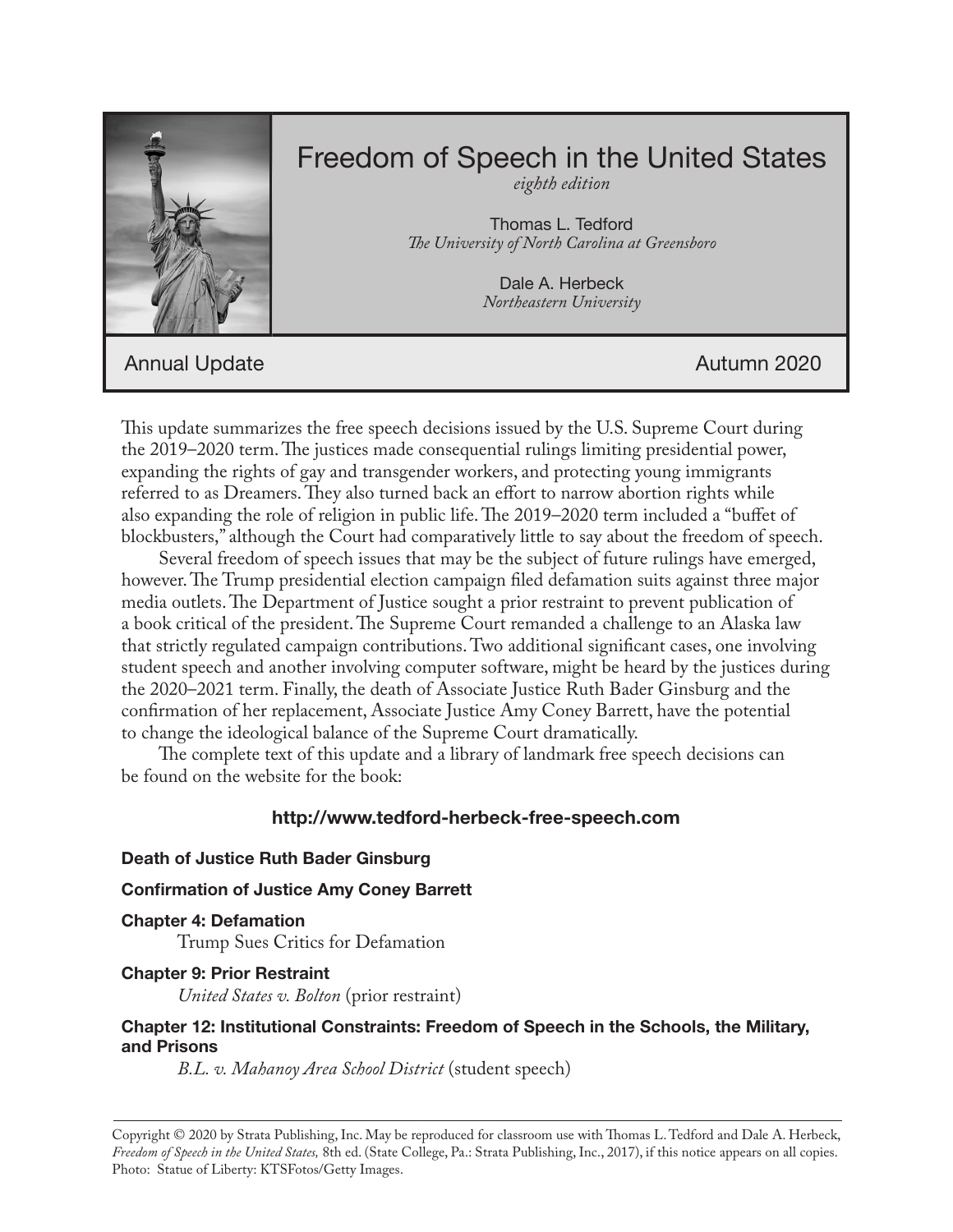#### **Chapter 13: Copyright**

*Google LLC v. Oracle America Inc.* (fair use)

#### **Chapter 14: Access**

*Thompson v. Hebdon* (campaign contributions)

#### **Death of Justice Ruth Bader Ginsburg**

Ruth Bader Ginsburg served as an associate justice on the U.S. Supreme Court from August 1983 until her death in September 2020. The daughter of immigrants, she attended Cornell University and graduated at the top of her class in 1954. She enrolled at Harvard Law School in 1956, but later transferred to Columbia Law School when her husband, Marty, accepted a job in New York City. Although she had a stellar academic record, Ginsburg had trouble finding a position at any of the leading law firms. She eventually secured a judicial clerkship and then worked at Columbia Law School's Project on International Procedure (1961–1963). She eventually secured a position at Rutgers Law School (1963–1972) and later cofounded the influential Women's Rights Project of the American Civil Liberties Union. Between 1973 and 1976, Ginsburg won five of the six gender discrimination cases she argued before the Supreme Court. Commenting on her skills as an advocate, Associate Justice Antonin Scalia later wrote, "She became the leading (and very successful) litigator on behalf of women's rights—the Thurgood Marshall of that cause, so to speak." This comparison was apt because Marshall, as a young attorney representing the NAACP Legal Defense Fund, had been a leading advocate in building the case against racial discrimination.

To address a growing backlog of cases, Congress adopted the Omnibus Judgeship Act of 1978, which increased the number of federal district and appellate judges and emphasized adding women and minorities. President Carter, elected in 1976, made diversity in judicial appointments a priority and nominated Ginsburg to the U.S. Court of Appeals for the District of Columbia in 1980. President Bill Clinton nominated her to replace Associate Justice Byron White when he retired in 1993. In that era, nominations were less contentious than they are now, and Congress approved Ginsburg's nomination by a vote of 96–3 on August 3, 1993. At the time of her confirmation, she was only the second woman to serve on the Supreme Court. (The first was Associate Justice Sandra Day O'Connor, appointed by President Ronald Reagan in 1981.) Although Ginsburg was 61 years old when she joined the Supreme Court, she served as an associate justice for 27 years, until her death in 2020.

Justice Ginsburg was widely viewed as a centrist when she was nominated. Over the years that followed, however, the Supreme Court shifted to the right, and she became the intellectual leader of the liberal wing and one of the most influential justices. In later years, she became famous for her dissenting opinions in *Ledbetter v. Goodyear Tire & Rubber Co*. (a 2007 case involving gender discrimination), *Shelby County v. Holder* (a 2013 decision involving the Voting Rights Act), and *Burwell v. Hobby Lobby* (a 2014 decision involving the Religious Freedom Restoration Act of 1993). These passionate dissents led to the creation of an Internet meme, "The Notorious R.B.G.," which Justice Ginsburg embraced and that was popularized in the title of a best-selling book, *Notorious RBG: The Life and Times of Ruth Bader Ginsburg*, by Irin Carmon and Shana Knizhnik. Ginsburg was also the regular subject of *Saturday Night Live* sketches, a *Time* magazine cover, a 2018 biopic (*On the Basis of Sex*), and an operetta (*Scalia/Ginsburg*).

Copyright © 2020 by Strata Publishing, Inc. May be reproduced for classroom use with Thomas L. Tedford and Dale A. Herbeck, *Freedom of Speech in the United States,* 8th ed. (State College, Pa.: Strata Publishing, Inc., 2017), if this notice appears on all copies. Photo: Statue of Liberty: KTSFotos/Getty Images.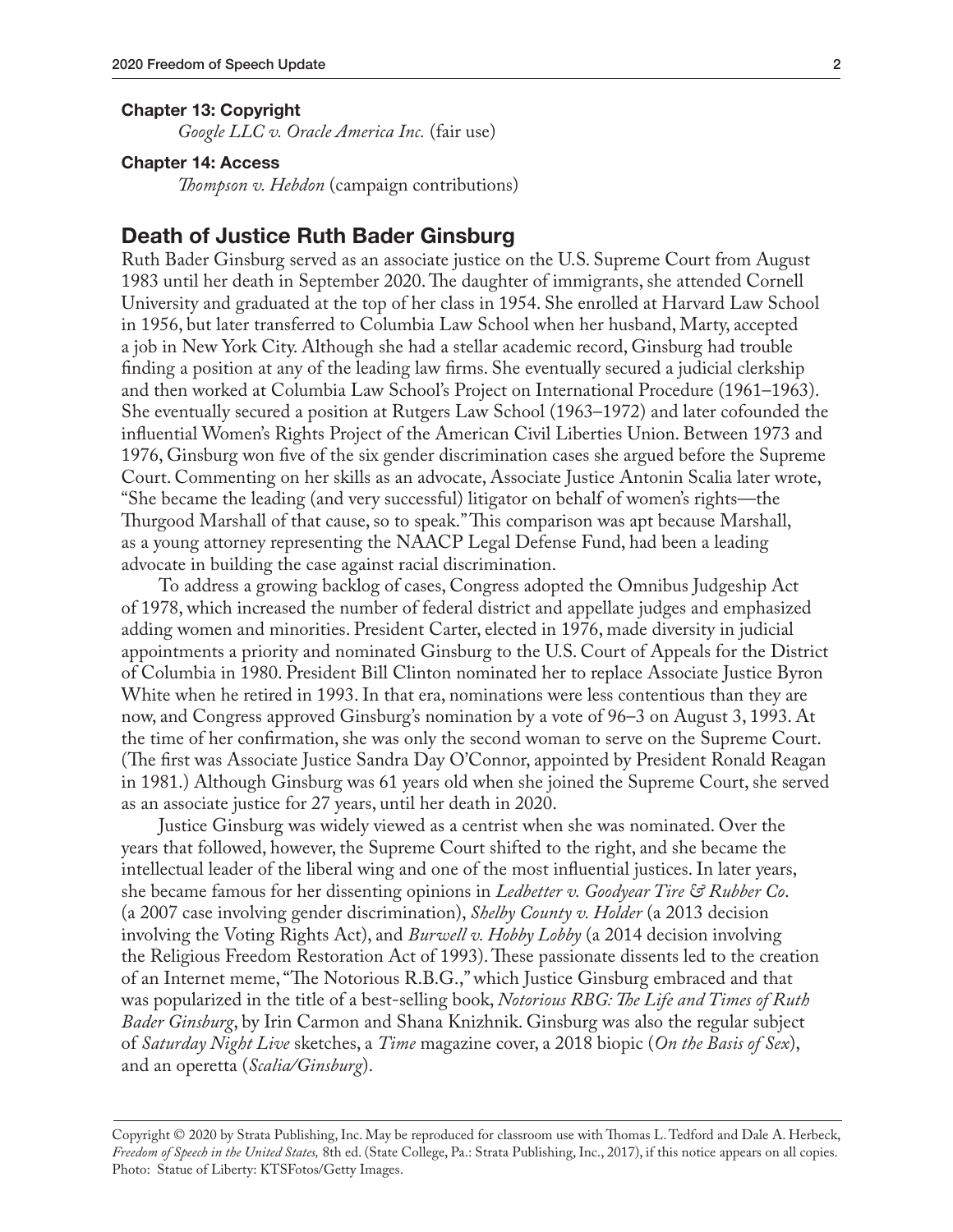## **Confirmation of Justice Amy Coney Barrett**

Shortly before her death on September 18, 2020, Justice Ginsburg dictated a statement to her granddaughter, in which she said, "my most fervent wish is that I will not be replaced until a new president is installed." Despite this request, on September 26, 2020, President Donald Trump nominated Amy Coney Barrett, a judge on the United States Court of Appeals for the Seventh Circuit, to fill the vacancy. Over the strenuous objection of leading Senate Democrats, who wanted to wait until after the presidential election to fill the vacancy, the Senate Republicans scheduled hearings on the nomination within weeks. Justice Barrett was confirmed on a 52 to 48 Senate vote on October 30, 2020. With the exception of Senator Susan Collins of Maine, all the Republican senators voted in favor of the nomination. All the Democratic senators voted against it.

Amy Coney Barrett graduated from Rhodes College in 1994 and the University of Notre Dame Law School in 1997. She clerked for Judge Laurence Silberman of the U.S. Court of Appeals for the District of Columbia (1997–1998) and for Justice Antonin Scalia of the U.S. Supreme Court (1998–1999). She then briefly practiced law (1999–2002) before becoming a law professor at George Washington University Law School, where she taught for a year before returning to her alma mater and joining the faculty of the Notre Dame Law School in 2002. She remained there until 2017, when President Trump nominated her to the Seventh Circuit Court of Appeals. Almost immediately after her confirmation to that court, Barrett was rumored to be one of three finalists under consideration for the seat created by the retirement of Justice Anthony Kennedy, a vacancy that was ultimately filled by Justice Brett Kavanaugh.

The 2020 confirmation of Justice Barrett to the Supreme Court is significant because it has the potential to shift the ideological balance of the Court. During the 2019–2020 term, the Court was evenly divided between four liberal justices (Ruth Bader Ginsburg, Stephen Breyer, Sonia Sotomayor, and Elena Kagan) and four conservative justices (Clarence Thomas, Samuel Alito, Neil Gorsuch, and Brett Kavanaugh), allowing Chief Justice Roberts to cast the decisive fifth vote in several important cases. For example, the chief justice sided with liberals to grant conditional residency to young immigrants who illegally entered the United States as minors and protect them from deportation (*Department of Homeland Security v. Regents of the University of California*), to uphold a ban on large church gatherings during the pandemic (*Calvary Chapel Dayton Valley v. Sisolak*), and to uphold a major precedent on abortion (*June Medical Services v. Russo*). It is widely believed that Justice Barrett will be a reliable conservative vote. If so, Chief Justice Roberts will no longer be able to provide a decisive fifth vote in cases where the Court splits on ideological lines.

It is less clear how Justice Barrett's confirmation will impact future free speech decisions. She served on the Seventh Circuit for only three years and, during that time, considered only a handful of appeals involving First Amendment claims. During her confirmation hearings, she sidestepped questions from Senator Amy Klobuchar (a Democrat from Minnesota) about whether *New York Times v. Sullivan* (1964) should be overturned and whether reporters should be shielded from having to reveal their sources. The Reporters Committee for Freedom of the Press reviewed Barrett's decisions and publications on issues related to freedom of the press and concluded: "That record is relatively light. Judge Barrett has joined very few published opinions addressing First Amendment issues and has written fewer. Her academic work, for its part, is primarily focused on questions of judicial method rather than particular areas of the law."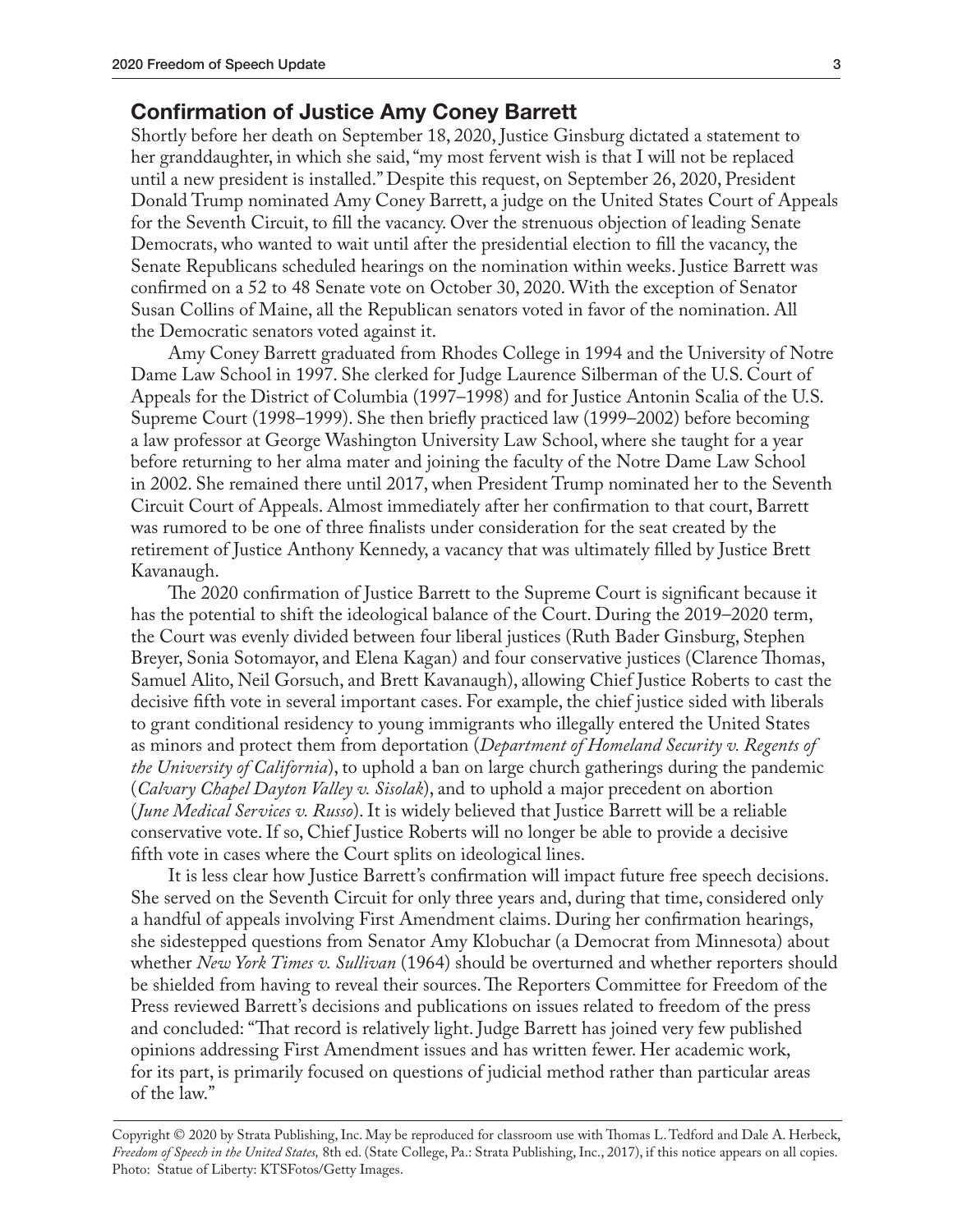## **Chapter 5: Defamation**

#### **Trump Sues Critics for Defamation**

As a presidential candidate, Donald Trump promised to "open up" libel laws to make it easier for public officials to sue for defamation. If elected, he pledged, he would reform the law: "So when the *New York Times* writes a hit piece which is a total disgrace or when the *Washington Post*, which is there for other reasons, writes a hit piece, we can sue them and win money instead of having no chance of winning because they're totally protected." Two years after winning the election, responding to the 2018 publication of a book by Michael Wolf that was critical of his administration, Mr. Trump lamented, "Our current libel laws are a sham and a disgrace and do not represent American values or American fairness."

Lawsuits for defamation are generally brought under state law, however, and the standards for such cases did not change. Moreover, with the notable exception of Justice Clarence Thomas, the Roberts Court has shown little interest in changing libel laws. "This has been a very, very pro–First Amendment court in my view," writes Floyd Abrams, a leading authority on freedom of speech. The Roberts Court, he continued, is "more of a First Amendment court than it may ever have been in American history. In the last few decades, the conservatives on the court have adopted a very broad reading of the First Amendment."

On February 26, 2020, the Trump reelection campaign sued the *New York Times* for defamation for publishing an editorial alleging the campaign had colluded with Russia to win the 2016 election. On March 2, 2020, the campaign sued the *Washington Post* for defamation for publishing two opinion pieces alleging the campaign had accepted assistance from foreign governments. On March 6, 2020, it sued CNN for defamation, for an opinion piece arguing that Special Prosecutor Robert Mueller should have charged the president with obstruction of justice. In each instance, the Trump campaign asked for "millions of dollars" in compensatory damages from the media outlets. Because the campaign sued on behalf of the president, the legal costs can be paid from a special account funded by donors.

It is extremely unlikely that Mr. Trump will succeed in any of these cases. The Supreme Court decision in *New York Times v. Sullivan* (1964) sets a high bar, as it "prohibits a public official from recovering damages for a defamatory falsehood relating to his official conduct unless he proves the statement was made with 'actual malice'—that is, with knowledge that it was false or with reckless disregard of whether it was false or not." The Court's holding in *Sullivan* is properly celebrated as a landmark decision, as it extends First Amendment protection to almost all criticism of elected public officials.

Even so, some legal commentators worry that lawsuits might have a chilling effect on any media organizations that regularly criticize the president. The *New York Times*, *Washington Post*, and CNN have extensive financial resources, but smaller outlets might be afraid to speak out for fear of legal action by the Trump campaign. Simply filing the suits, these commentators argue, also serves to erode confidence in the press, which Mr. Trump routinely denounces as "fake news." Jameel Jaffer, director of the Knight First Amendment Institute at Columbia University, sent the following tweet on March 6, 2020: "Their suits will likely fail in court but in the meantime they'll gratify Trump's base, distract the press and public, and deter speech and journalism that are vital to our democracy. That's presumably the point."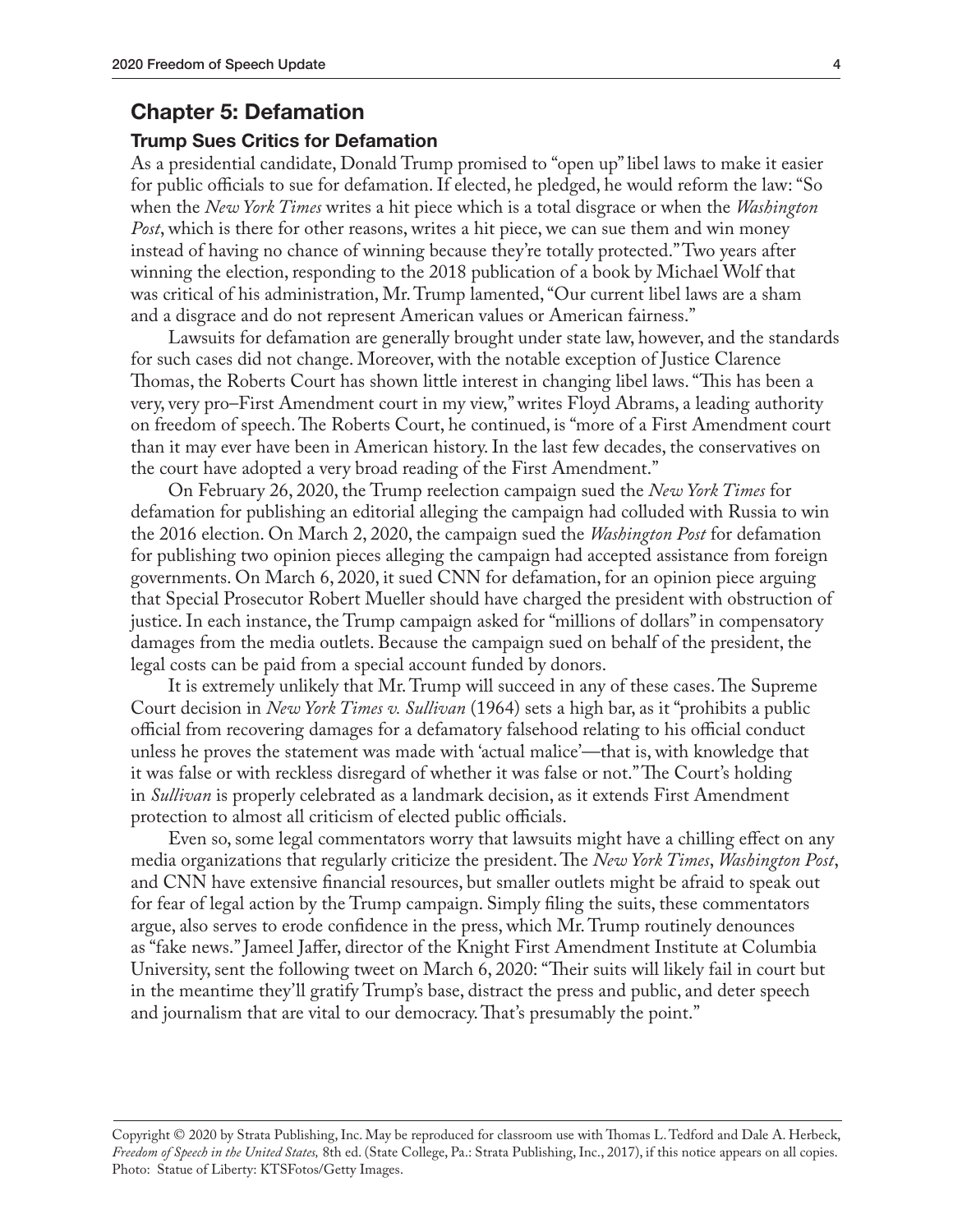## **Chapter 9: Prior Restraint**

#### **U.S. District Court for the District of Columbia**

**Case:** *United States v. Bolton*, 2020 WL 5866623 (D.D.C. October 1, 2020).

**Subject:** Should the court issue a prior restraint to prevent publication of a book that had not cleared the National Security Agency's prepublication review process?

**Summary of Decision:** John Bolton was appointed by President Donald Trump to serve as National Security Advisor on April 9, 2018. After Bolton served in this role for 17 months, Trump tweeted that he had informed Bolton that his "services are no longer needed." Bolton disputed this account, insisting that he had offered to resign. Two months after the fallout, Bolton signed a book contract with publisher Simon & Schuster for a tell-all account about his time in the Trump administration, *The Room Where It Happened: A White House Memoir.*

As a condition for his appointment, Bolton had signed several nondisclosure agreements with the government. In one of these agreements, Bolton promised that he would "never divulge classified information to anyone unless: (a) [he has] officially verified that the recipient has been properly authorized by the United States Government to receive it, or (b) [he has] been given prior written notice of authorization from the United States Government . . . that such disclosure is permitted." In another agreement, Bolton promised to "submit for security review . . . any writing or other preparation in any form . . . that contains or purports to contain any SCI [sensitive classified information] or depictions of activities that produce or relate to CI [classified information] or that [he has] reason to believe are derived from SCI, that [he] contemplate[s] disclosing to any person not authorized to have access to SCI or that [he has] prepared for public disclosure."

Bolton submitted his book manuscript to the National Security Council (NSC) for prepublication review in December 2019. In the following months, Bolton revised the manuscript to address extensive feedback from Ellen Knight, the NSC's senior director for Records Access and Information Security Management. Knight had a conversation with Bolton on April 27, 2020, in which she said all classified information had been removed from the manuscript. She did not provide written approval, however, and the government reopened the process for a supplemental review in May 2020. John Eisenberg, Deputy White House Counsel and the NSC's legal advisor, sent Bolton a letter on June 8, 2020, claiming the manuscript still contained classified information. By that time, Bolton had delivered the manuscript to the publisher.

The Department of Justice went to court and requested a temporary restraining order that would prevent Bolton from "proceeding with the publication of his book in any form or media without first obtaining written authorization from the United States government through the prepublication review process." In a 27-page civil lawsuit, the Department of Justice argued that publication of the book violated Bolton's nondisclosure agreement and compromised national security.

Federal Judge Royce C. Lamberth excoriated Bolton's decision to publish the book before it had been cleared by the government, but denied the Trump administration's request for a preliminary judgment on June 20, 2020. In his opinion, Lamberth noted that the government was likely to succeed on the merits of the case. If he was unhappy with the process, Bolton should have sought relief in the courts. Instead, Lamberth observed, he had unilaterally opted out of the review process and tried to publish the book. "This was Bolton's bet," Lambert argued, "If he is right and the book does not contain classified information, he keeps the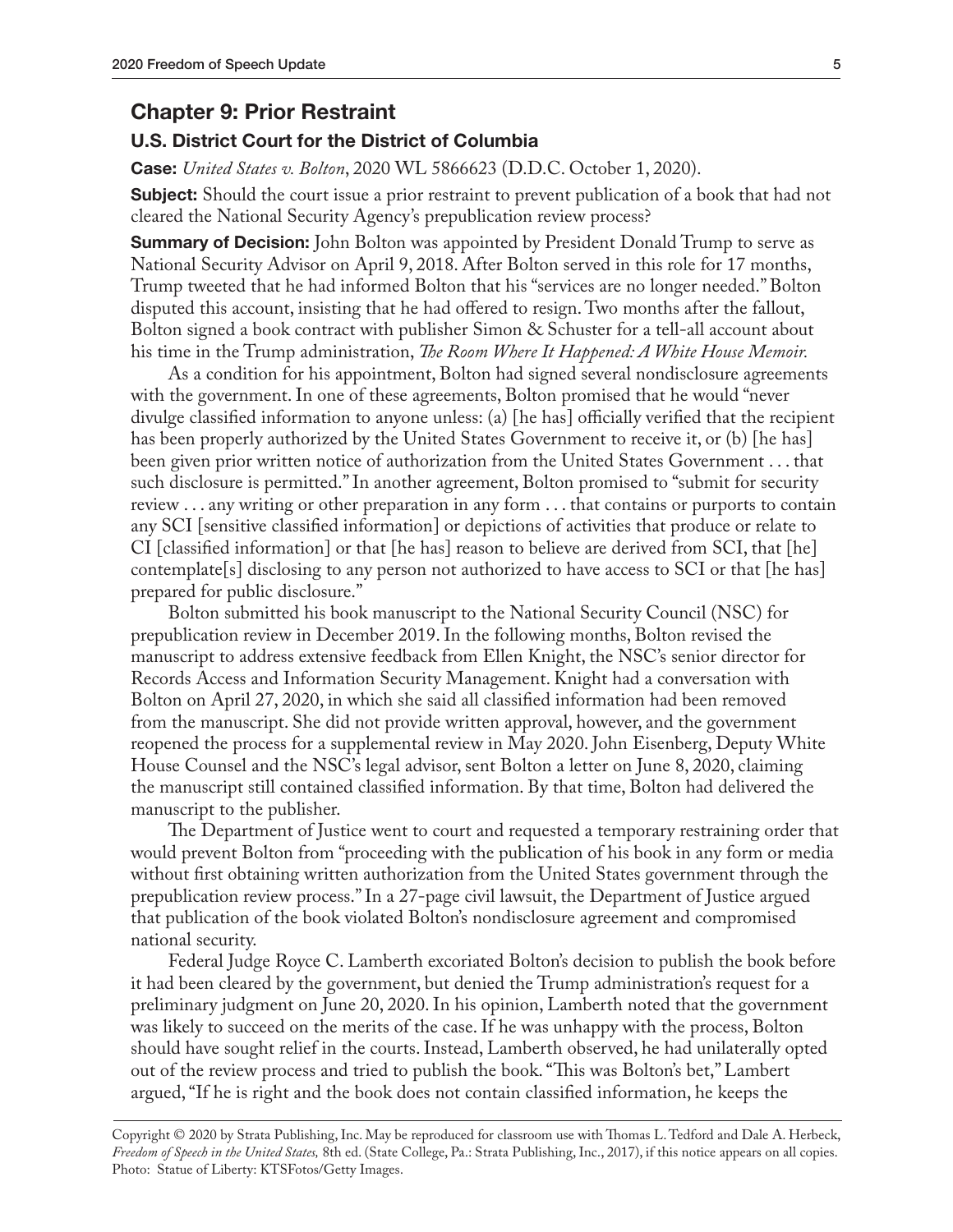upside [of publicity and sales]; but if he is wrong, he stands to lose his profits from the book deal, exposes himself to criminal liability, and imperils national security." In this instance, the judge concluded, "Bolton was wrong."

Although he was critical of Bolton's decision to publish his memoir before the review was complete, Lamberth refused to issue an injunction barring publication because more than 200,000 copies of the book had already been shipped to booksellers. By the time the government sough the injunction, reviews of the book and lengthy excerpts were available online. Several reporters had already read the book. An interview with Bolton was scheduled to be broadcast as a prime time special. "By the looks of it, the horse is not just out of the barn it is out of the country," Lamberth wrote.

 The judge also dismissed the government's claim that an injunction would prevent further spread of the book. "In the Internet age," Lamberth wrote, "even a handful of copies in circulation could irrevocably destroy confidentiality. A single dedicated individual with a book in hand could publish its contents far and wide from his local coffee shop. With hundreds of thousands of copies around the globe—many in newsrooms—the damage is done." Lamberth concluded, "There is no restoring the status quo."

President Trump denounced Lamberth's decision, tweeting, "Bolton broke the law and has been called out and rebuked for so doing, with a really big price to pay. He likes dropping bombs on people, and killing them. Now he will have bombs dropped on him!"

*The Room Where It Happened* was published on June 23, 2020. Bolton subsequently made multiple media appearances, including interviews by Brett Baier, Stephen Colbert, and Wolf Blitzer. Given the extensive media coverage, his book quickly became a *New York Times* best seller. Still, many commentators believe the Department of Justice may succeed in recovering Bolton's \$2 million advance, any royalties from the book, and any income from the sale of movie and television rights, because Bolton disclosed classified information.

This was not the only effort to block a book critical of President Trump. Robert S. Trump, the president's younger brother, sought a temporary restraining order to block publication of a damning book by Mary Trump, the president's niece. The book, *Too Much and Never Enough: How My Family Created the World's Most Dangerous Man,* promised an insider account of life in the Trump family.

This lawsuit is different from the Department of Justice's effort to prevent publication of the Bolton book. Unlike Bolton, Mary Trump was not a government employee with access to classified information, and was not required to submit her book for prepublication review. Robert Trump claimed that Mary Trump had signed a nondisclosure agreement (NDA) in 2001 that barred her from writing a book about her family, as part of the settlement of her grandfather's estate. President Trump alluded to the NDA in an interview with Axios. "She's not allowed to write a book," he said. "You know, when we settled with her and her brother, who I do have a good relationship with—she's got a brother, Fred, who I do have a good relationship with — but when we settled," Mr. Trump added, she "signed a nondisclosure."

A New York state court judge, Hal Greenwald, issued a temporary restraining order that prohibited Mary Trump and her publisher, Simon & Schuster, from distributing or printing the book while the judge considered a permanent injunction. Attorneys for Mary Trump and the publisher appealed the decision on the grounds that it constituted "a prior restraint on core political speech that flatly violates the First Amendment." The next day, a different New York judge narrowed the order on Mary Trump, allowing Simon & Schuster to publish the book, which sold more than a million copies.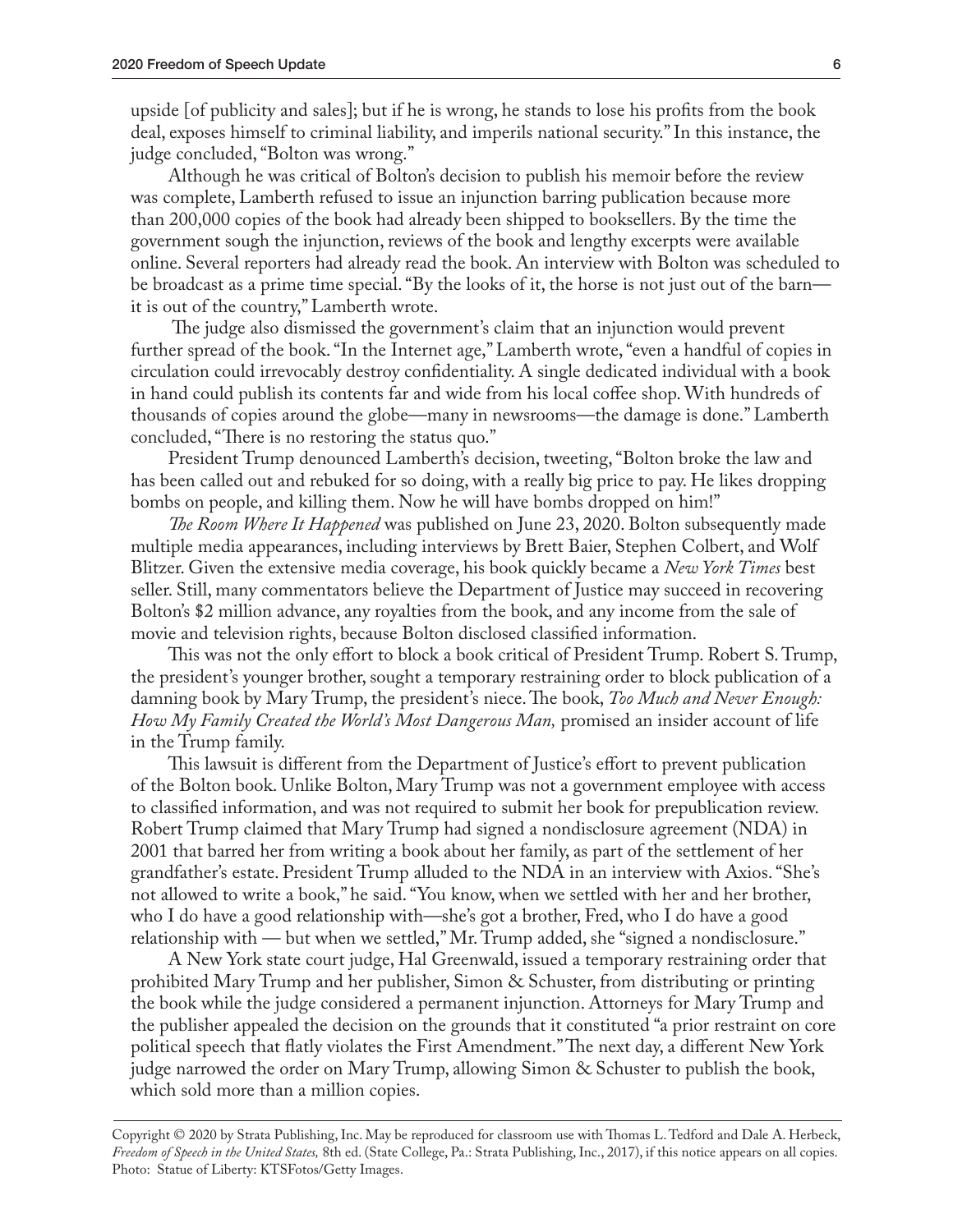## **Chapter 12: Institutional Constraints: Freedom of Speech in the Schools, the Military, and Prisons**

#### **Third Circuit Court of Appeals**

**Case:** *B.L. v. Mahanoy Area School District*, 964 F.3d 170, 2020 U.S. App. LEXIS 20365, 2020 WL 3526130 ( June 20, 2020); affirming *B.L. v. Mahanoy Area School* District, 376 F.Supp. 3d 429, 2019 U.S. Dist. LEXIS 46771, 2019 WL 1298378 (M.D. Pa. 2019) (March 21, 2019).

**Subject:** Can a school punish a student for speech that substantially disrupts work and discipline if the speech occurs off campus?

**Summary of Decision:** B.L. is a student at Mahanoy Area High School (MAHS) in Mahanoy, Pennsylvania. As a freshman, she made the junior varsity cheerleading team. She hoped to make the varsity team during her sophomore year, but she was once again placed on the junior varsity team. That snub, coupled with other frustrations in her life, provoked her to make an intemperate response on Snapchat, a social media application that allows users to send private messages.

The speech at issue was a snap of B.L. and a friend with their middle fingers raised. The text "fuck school fuck softball fuck cheer fuck everything" was superimposed on the image. B.L. added a second snap: "Love how me and [another student] get told we need a year of jv before we make varsity but that doesn't matter to anyone else?" The snaps, which expire after they are viewed, were visible to B.L.'s 250 Snapchat friends, most of whom were also MAHS students.

A teammate forwarded a screenshot of one of the snaps to one of the coaches of the cheerleading team. Other students also complained to the other coach. After reviewing the snap, the coaches decided the content violated Mahanoy High School's cheerleading rules, which B.L. had signed after joining the team. These rules require cheerleaders to "have respect for [their] school, coaches, . . . [and] other cheerleaders"; to avoid "foul language and inappropriate gestures"; and to refrain from sharing "negative information regarding cheerleading, cheerleaders, or coaches . . . on the internet."

As a punishment, the coaches removed the student from the cheerleading team. B.L. appealed the decision to the athletic director, the principal, the superintendent, and the school board without success. School officials upheld the punishment, but promised that B.L. could try out the next year.

Having exhausted their appeals, B.L. and her parents sued MAHS in the United States District Court for the Middle District Court of Pennsylvania. Among other things, B.L. claimed that her suspension violated the First Amendment, that the school's rules were overbroad and viewpoint discriminatory, and that the rules were unconstitutionally vague. The court ruled in B.L.'s favor, concluding, on the basis of *Tinker v. Des Moines Independent Community School District* (1969), that the snap was off-campus speech and therefore not subject to discipline. Further, the district court reasoned, B.L.'s speech did not cause any actual or foreseeable disruption.

The school district appealed, but the Third Circuit Court of Appeals ruled in favor of B.L. on June 30, 2020, holding that her speech was worthy of First Amendment protection. To support this ruling, the Third Circuit made three arguments. First, school districts have limited authority to punish off-campus expression. Although the *Tinker* decision gives school officials the power to punish disruptive student speech in a school setting, that authority does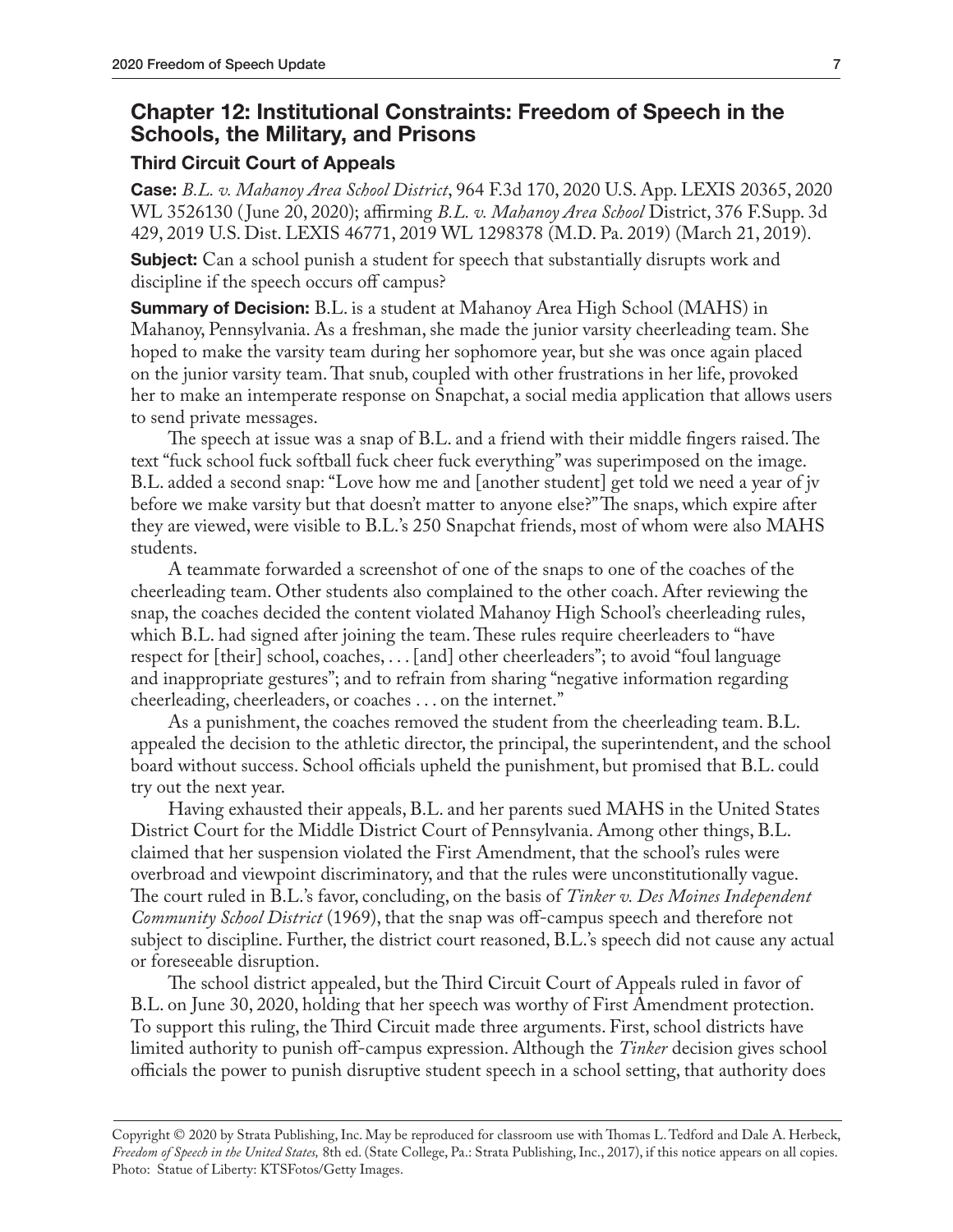not extend to speech beyond "the schoolhouse gates." Second, B.L.'s speech did not occur in a school setting. More specifically, the speech did not occur in a school-sponsored forum and did not bear the imprimatur of the school. B.L. was not on school grounds when she sent the snap; she did not use any school resources; and she shared the message on a platform that was unaffiliated with the school. Finally, punishing students for off-campus speech violates the freedom of speech guaranteed by the First Amendment.

Writing for the majority, Judge Cheryl Ann Krause acknowledged that "B.L.'s snap was crude, rude, and juvenile, just as we might expect of an adolescent. But the primary responsibility for teaching civility rests with parents and other members of the community. As arms of the state, public schools have an interest in teaching civility by example, persuasion, and encouragement, but they may not leverage the coercive power with which they have been entrusted to do so. Otherwise, we give school administrators the power to quash student expression deemed crude or offensive—which far too easily metastasizes into the power to censor valuable speech and legitimate criticism." Instead of suppressing student speech, Judge Krause concluded, we should embrace student speech rights. In so doing, "we teach a deeper and more enduring respect for civility and the 'hazardous' freedom that is our national treasure and 'the basis of our national strength.'"

MAHS appealed to the Supreme Court. In its writ of certiorari, MAHS warned that the Third Circuit's decision was unprecedented and risked disastrous consequences. To date, MAHS argued, the federal appellates that have considered such questions have consistently held that *Tinker* allows public schools to punish off-campus speech that has a "close nexus" to the school environment. Under the Third Circuit's decision, MAHS warned, schools would lose all authority to punish off-campus expression, even if it is "closely connected to campus, seriously disrupts the school environment, and threatens or harasses other students or administrators." MAHS argued that to maintain order and discipline, *Tinker* should be extended to reach student speech that occurs off campus.

Justin Driver, a professor at Yale Law School and author of a book about student speech, has noted that "The Supreme Court has repeatedly ducked the question of off-campus speech, even though the lower courts—and educators—desperately need some guidance on this incredibly common question." It will be interesting to see whether the Supreme Court grants certiori and agrees to hear this case.

## **Chapter 13: Copyright**

#### **U.S. Supreme Court**

**Case:** *Google LLC v. Oracle America Inc.*, cert. granted, 140 S.Ct. 520, 2019 U.S. LEXIS 6934, 2019 WL 6042317 (November 15, 2019); *Oracle America Inc. v. Google LLC*, 886 F.3d 1179, 2018 U.S. App. LEXIS 7794, 2018 WL 1473875 (March 27, 2018).

**Subject:** Does copyright protection extend to a software interface; or does the appropriation of a software interface constitute a fair use?

**Summary of Decision:** On March 16, 2020, the Supreme Court was scheduled to hear oral arguments in *Google v. Oracle*, a copyright case with significant First Amendment implications. The argument was delayed until March 24, 2020, then pushed back to the October 2020 term "in keeping with public health precautions recommended in response to COVID-19." This delay was unusual, as the Supreme Court seldom postpones or reschedules arguments,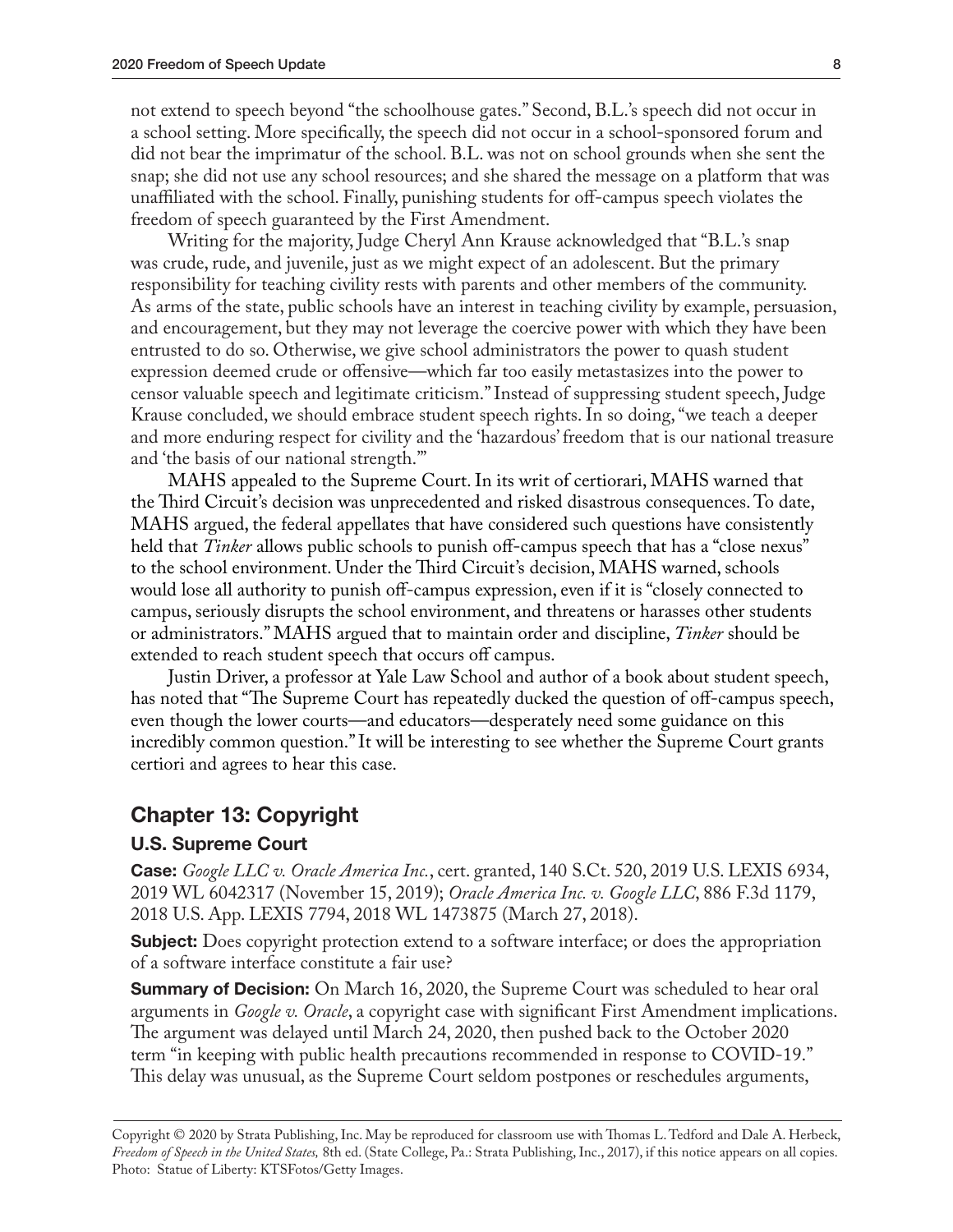even when other government institutions are closed due to weather or budget. It was not unprecedented, however, as the Court shortened its calendar in 1793 (yellow fever) and 1918 (Spanish flu).

The case involves 11,500 lines of computer code originally developed by Oracle. This code was part of an "application programming interface" (API) that allowed devices to share information across platforms. For example, an API allows users to "take a photo on their Apple phone, save it onto Google's cloud servers, and edit it on their Surface tablet."

Oracle argued that APIs are original creations protected by copyright law. Building on this premise, the lawsuit alleges that Google was guilty of copyright infringement because it used an API that was developed by Oracle in an early version of the Android operating system. Google admitted to using Oracle's code, but said that it subsequently developed its own code. Using Oracle's code was not copyright infringement, Google asserted, because APIs are not creative works and therefore not eligible for copyright protection. In this instance, the code was a series of instructions written in the Java language that a computer uses to complete a task. Consequently, Google concluded, any developer could use Oracle's APIs in their work.

The lawsuit originated in 2010 in federal district courts. Two juries found in favor of Google. In both instances, Oracle successfully appealed the verdict. In 2018, the U.S. Court of Appeals for the Federal Circuit held that the API could be copyrighted, and that Google's use of the API was not protected by the fair use doctrine.

Google appealed to the Supreme Court in January 2019. The justices asked the Trump administration to submit a brief. In response, the solicitor general backed Oracle and urged the Supreme Court not to hear the case. On the other side, tech giants such as Microsoft, IBM, and Mozilla filed amicus briefs supporting Google. The Court granted certiorari on November 15, 2019, and scheduled oral arguments for March 2020.

Google and its supporters argue that allowing Oracle to copyright the API will constrain software developers and hamper the development of new communication technology. In response, Oracle claims that developers should pay Oracle to use the API that it developed. Beyond the question of whether the API is original, *Google v. Oracle* raises substantive questions about the "fair use" doctrine. The case also raises a larger free speech issue: A decision that limits the ability to use an API would make it more difficult for devices to connect, which, in turn, would limit the use of these devices to engage in discussion and debate.

## **Chapter 14: Access**

#### **U.S. Supreme Court**

**Case:** *Thompson v. Hebdon*, 140 S.Ct. 348, 2019 U.S. LEXIS 7204, 2019 WL 6257598 (November 25, 2019); remanding *Thompson v. Hebdon*, 909 F.3d 1027, 2018 U.S. App. LEXIS 33235 (9th Cir. Alaska, November 27, 2018).

**Subject:** Does an Alaska law regulating campaign contributions violate the First Amendment? **Summary of Decision:** Alaska law provides four limits on political contributions: (1) a \$500 limit on contributions made by an individual to a political candidate, (2) a \$500 limit on contributions made by an individual to an election-related group, (3) annual limits on what a political party may contribute to any one candidate (the dollar amount depends on the particular office), and (4) an aggregate limit of \$3,000 on the total amount a candidate may accept from nonresidents of Alaska.